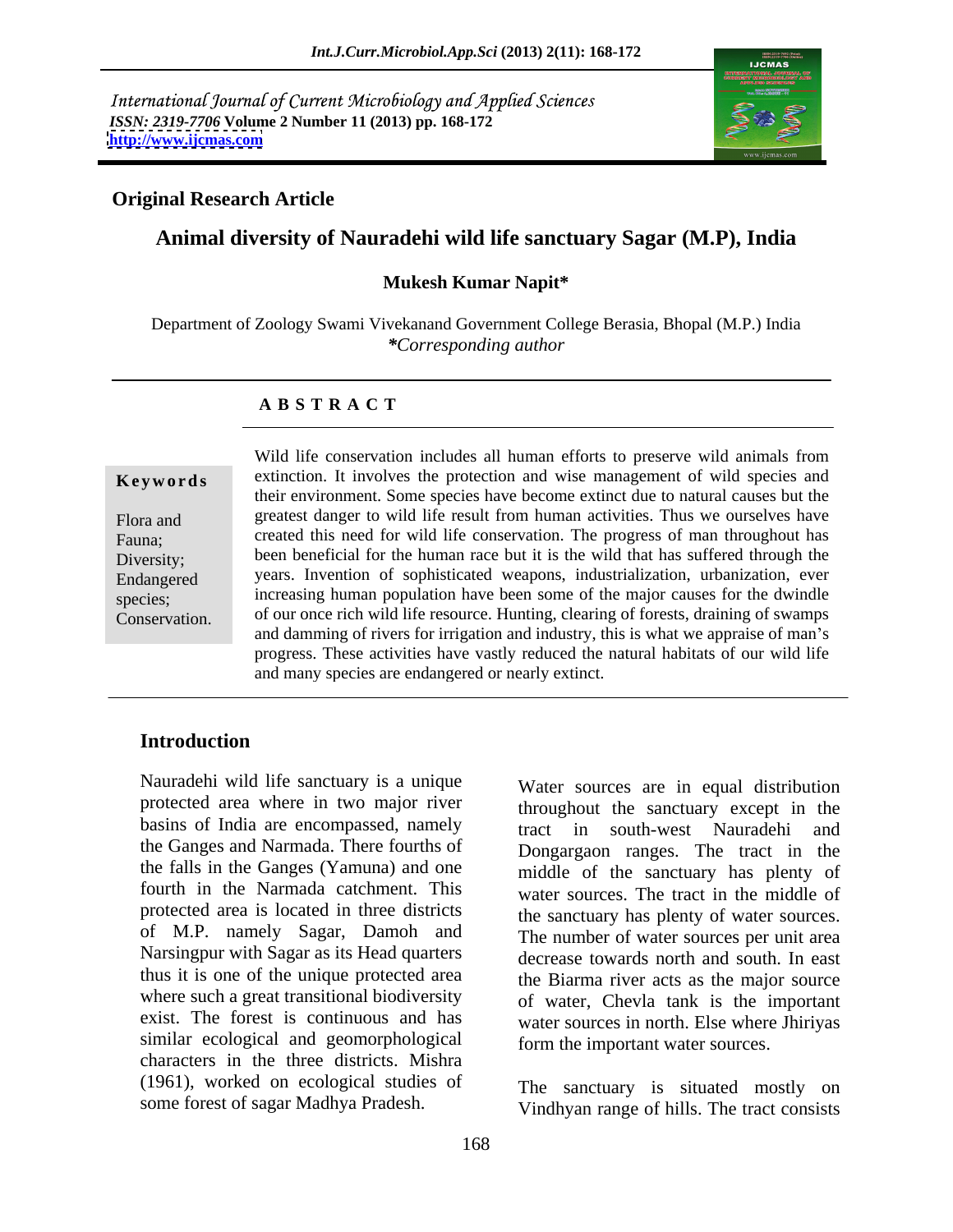of series of level or undulating plains transversed by broken ranges of low flat Sagar city. The same condition has observed.

The climate of Sagar is seasonal with three well marked seasons viz. rainy, winter and summer on the basis of temperature, rainfall and relative humidity.

According to climatic condition, rainy season in Sagar begins from the middle of June and continues up to September. Annual rainfall in Sagar during study period March 2012 to July 2013 was recorded. Rainfall was respectively bosses valid was respected to the normal control of the morning of example of the normal control of the normal control of the normal control of the normal control of the normal control o maximum in July, August and mid September, Thus during the one Technique and procedure undertaken was consecutive years viz March 2012 to July 2013 total maximum rainfall recorded was locate and identify the specific animals

On the basis of past one year temperature record, it is moderate with average minimum and maximum temperature of 13.42<sup>°</sup>C and 41.40<sup>°</sup>C respectively. In animals directly was from trees or summer the temperature goes up to  $47^{\circ}$ C and in winter are of high magnitude, based on direct observations, identification<br>mostly mean maximum and minimum and interpretation of field symptoms. temperature range from  $41.40^{\circ}$ C to  ${}^{\circ}C$  to  ${}^{\circ}C$ 

Humidity is an important factor which is recorded with the growth of herbaceous layer, micro flora and disappearance of dead plant material. It was higher in rainy season, moderate in winter and least in

## **Materials and Methods**

topped hills. Vishwakarma, (1986) The forest ecology with respect to geographical studies of diet and health in vegetation, soil texture and climatic

**Climatic conditions Climatic conditions Climatic conditions** Field studies were conducted on a full time basis. All these areas were visited regularly form March 2012 to July 2013. The observation presented in this paper are based on direct observation as well as identification and analysis of field symptoms and keeping the wild animals under observation for a length of time. The field observation were made in certain definite points in the forest reserves. Time of observation made in certain definite points in the forest reserves. Time of observation was restricted to few hours in the morning and evening as well as.

2015 total maximum rannam recorded was locate and identify the specific animals.<br>1100<sup>0</sup>C. **Temperature visited by wild animals. Wild animals** °C Machans, Basic field observation were is mainly based on keen observation to Animal evidences are normally concentrated along the routes frequently move along selected routes in the forest. Observations were facilitated by use of binoculars and cameras, diary and pen. Most efficient method of observing based on direct observations, identification and interpretation of field symptoms.

11.44°C respectively. The Indian Board for wild life describes a **Relative Humidity** and a special protection to what the in summer season.  $\frac{1}{2}$  is  $\frac{1}{2}$  in  $\frac{1}{2}$  is  $\frac{1}{2}$  in  $\frac{1}{2}$  in  $\frac{1}{2}$  is  $\frac{1}{2}$  in  $\frac{1}{2}$  in  $\frac{1}{2}$  is  $\frac{1}{2}$  in  $\frac{1}{2}$  in  $\frac{1}{2}$  is  $\frac{1}{2}$  in  $\frac{1}{2}$  in  $\frac{1}{2}$  is  $\frac{1}{2}$  i protected area as an area which is (i) to afford special protection to wild life in order to enable to re-establish themselves (ii) to afford protection to wild life in and around large towns and sacred places. Such area may be constituted as protected areas by an order of the government who may also fix the degree of protection and period of protection (may be temporary or permanent).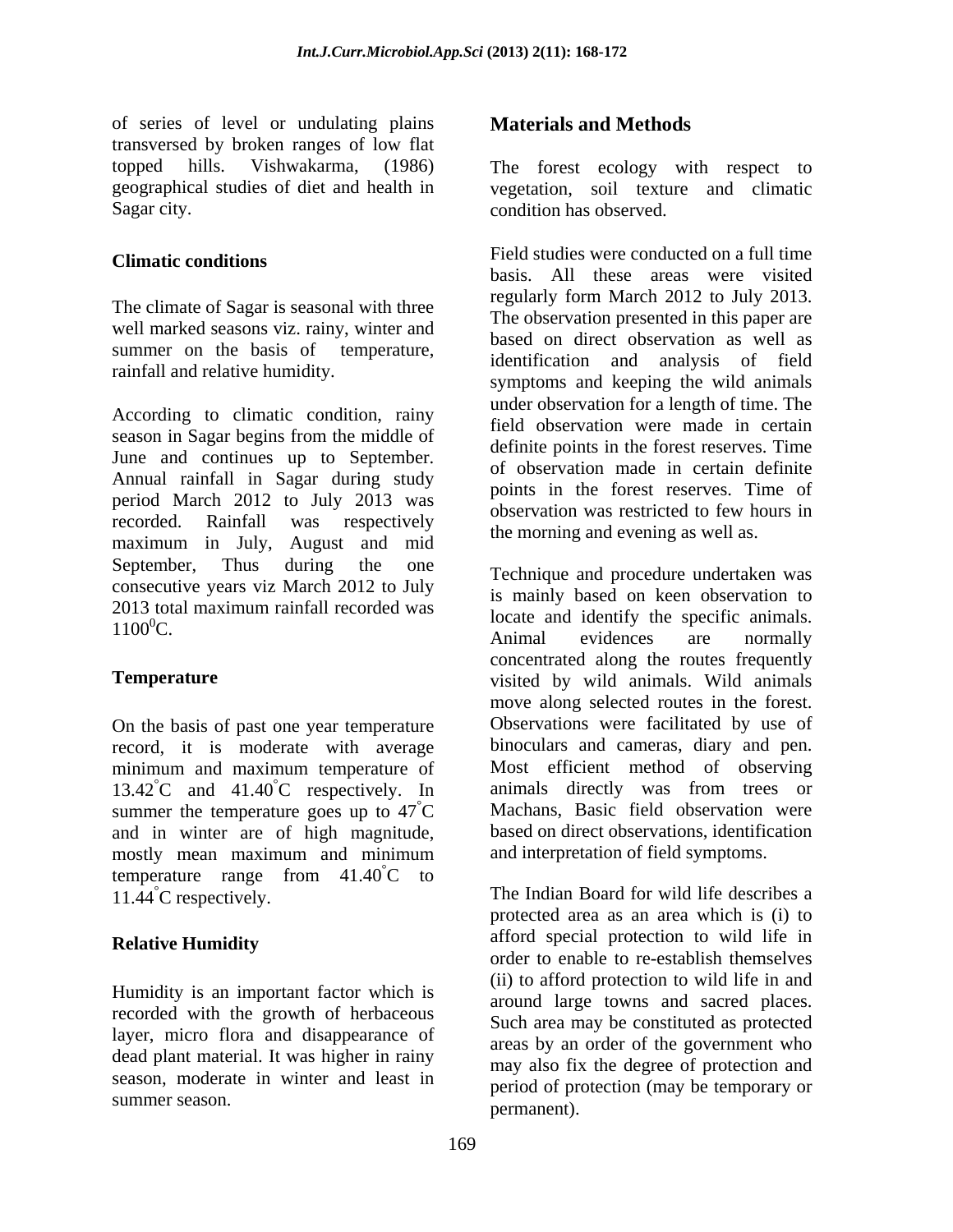To conclude the study of fauna diversity shows that many wild animal which were found in these forest areas many years (Deispyres exculpta) Gular (Ficus very few due to human interference. Unprotected areas of forest also need to be protected so that the fauna diversity of

The forest in the sanctuary are Bijosal (*Pterocarpus marsupium*), Sagone heterogeneous in composition, extent and (*Tectona grandis*), Sa distribution. They occur in extensive Ariun (*Terminalia*) distribution. They occur in extensive Arjun (Terminalia arjuna), Barra compact tracts as well as interspersed (*Terminalia chebula*) and Jamun variety informs of structural development. The wide diversity occur not only in extent<br>and distribution of forest but arises also sanctuary consisted of amphibians and distribution of forest but arises also due to seasonal variation in the phenology of the numerous species constituting the deciduous mixed forest crops. These **Amphiabians** conditions provide a variety of food and cover throughout the year for the animals. Thakur (1994), studies on the biology and ecology of *chital* wild life in relation to feeding habitat Nouradehi forest area.

Main vegetation consists of Abrus precatorius *Ghumchi*, Sweet Kakai Testudo (*Testudo tactun*) were observed *Abutilon indieum*, Khair (*Acacia catechu*), Safed babul (*Acacia leucophloea*), Babul observed in trees. Wall Lizard (*Acacia arbica*), Kuppi (*Acalypha indica*), Bel (*Ageratur conyzoides*), Hathisengar (*Agave Americana*), Sohkha (*Ageratur conyzoides*), Simaro (*Ailanthus excelsa*), Dadmari (*Ammannia baccifera*), Kalmegh (*Andrographis paniculata*), Sitaphal *conicus*), Tree snake (*Leptophis ahactulla*) (*Annona squamosa*), Dho (*Anogeissus latifolia*), Kardhai (*Anogeissus pendula*), Dudhi (*Asclepias curassvica*), Satawar (*Asparagus recemosus*), Neem (*Azadirachta indica*), Kachnar (*Bauchinia purpurea*), Asto (*Bauchinia recemosa*), Lajbanti (*Biophytum sensitivum*), Punarnava (*Boerhavia diffusa*) Semal (*Bombax ceiba*), Salai (*Boswellia serrata*

**Results and Discussion Example 2** *salai*), Kajja (*Bridelia squamosa*), back have now vanished or reduced to a *recemosa*), Pipal (*Ficus religiosa*), Kakal these regions is conserved. (*Mimusops elegi*), Kaim (*Mitragyna salai*), Kajja (*Bridelia squamosa*), Khumbhi (*Careya arbora*), Karonda (*Carissa carandas*), Amerbel (*Cuscuta reflexa*), Shisham (*Dulbegia sisso*), Tendu (*Deispyres exculpta*) Gular (*Ficus*  (*Ftacourtia indica*), Papara (*Gardenia latifolia*), Dudhi (*Holarrhena pubescens*), Gunja (*Lannea coromendelica*), Maulsari *parviflora*), Kamal (*Nelumbo nucifera*), (*Tectona grandis*), Saj (*Terminalia alata*), Arjun (*Terminalia arjuna*), Barra (*Terminalia chebula*) and Jamun (*Syzyalium cumini*).

The main fauna observed in the Nauradehi sanctuary consisted of amphibians repetiles, aves and mammals.

## **Amphiabians**

Toad (*Bufo melanosticus*) Rana (*Rana tigrina*) Tree frog (*Rhacophorus*), were observed near of pond water.

## **Reptiles**

near water. Calotes (*Calotes calotes*), were observed in trees. Wall Lizard (*Hemidactylus maculates*), were observed in Machan wall. Python (*Python molonus*), Viper or Dobia (*Vipera russeli*), Dhanman or rat snake (*Ptyas mucosin*), Krait (*Bungarus*), Sand boa (*Gonglophis*  were observed on land.

## **Aves**

 Pigeon (*Columba livia*), Parrot (*Pisttacula eupatera*), Quail (*Eudynamys livia*), Indian Lorikeet (*Loriculus vernalis*), Crow (*Corvus splendens*), Wood pecker (*Dendrocapus mahrattensis*), were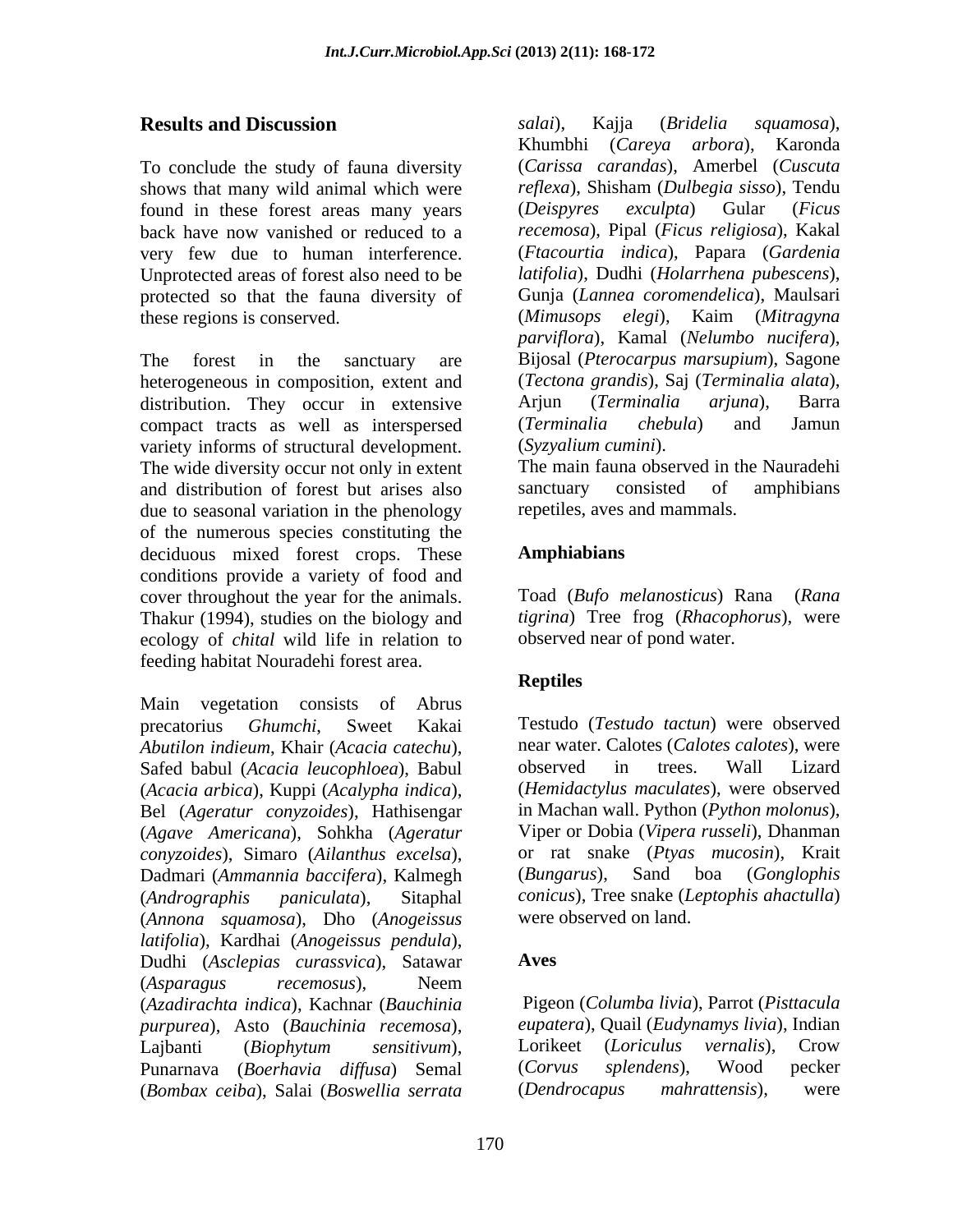observed in trees. Indian pitta(*Pittabra*  particularly suffered from lack of effective *chyura brachyura*), were observed on pollinators, viable seed formation and shrubs. Baya or weaver bird (*Ploceus*  natural regeneration, disease etc. Resulting *philippinus weaver*), were observed on in the depletion and erosion of the Pipal, Khair and Arjun trees. Owl (*Bubo livia*), were observed on shrubs and trees. Anus or Duck (*Anus platyrhnchos*), Sarus No conservation strategy can be effective crane (*Grus grus*), Kingfisher (*Alcedo meninting*), were observed near pond water. Indian Sandgose (*Pterocles exustus* biodiversity is also protected through folk *erlangeri*), were observed in winter tradition. The establishment of Nauradehi

Chital (*Axis axis*), Nilgai (*Boselaphus tragocamelus*), Sambhar (*Cervus*  The Nauradehi wild life sanctuary is rich *unicolar*), Black buck (*Antilope*  by both floral as well as faunal diversity. *cervicapra*), Chinkara (*Gazella gazella*), Indian bison (*Boselaphus gaurus*), Rat (*Golunda ellioti*), Squirrel (*Funambulus*  following conservation measures are being *palmarum*), Hare (*Lepus californicus*), Bat proposed which may be helpful in (*Pteropus*), Hyena (*Hyaena hyaena*), Jackal (*Canis auresus*), Tiger (*Panthera*  of Nauradehi wild life sanctuary. Though, *tigris*), Leopard (*Panthera pardus*), Grey wolf (*Canis lupus*), Wild cat (*Felis*  taken a step for the conservation as they *sylvestris*), Mangoose (*Herpestes*  declared the Nauradehi wild life sanctuary *edulardsi*), Red and black face monkey as protected area. In spite of that there is (*Semnopithecus entellus entellus*) and (*Presbytus entellus entellus*) and Wild pig (*Sus cristatus*). Displacement of enclave villages; the

(*Antilope cerivcapra*), Sambhar (*Cervus*  (*Gazella gazella*), Jackal (*Cunis auresus*),

## **Conservation aspects**

The habitat loss due to following factors viz: fire, illicit felling, over-grazing and natural calamities has resulted in the loss of diversity. Endangered species have

diversity in them.

season. wild life sanctuary is an appropriate step in **Mammals** animals and plant genetic resources at the unless taken care of the basic need of the local communities. A good deal of promoting *in-situ* conservation of wild government level.

> Due to several biotic and abiotic factors there is a risk of its deterioration. So protecting and conserving the biodiversity the Central and State Government has lacune and it should be removed.

In Nauradehi wild life sanctuary the sanctuary, should be rehabilitate outside dominant animal species are Black buck the protected area by providing the *unicolar*), Chital (*Axis axis*), Nilgai the problem of grazing and cattle pressure (*Boselaphus tragocamelus*), Chinkara on flora of sanctuary. The harmful weed Hyaena (*Hyaena hyaena*). vegetative stage and replaced by grasses fifteen villages are located in side the suitable compensation. This will minimize flora should be uprooted, burnt at and bamboos.

> Tourist should not be allowed to visit alone, ecological sensitive areas. Diamond mining and stone quarries are located outside the reserve boundary. Thus environment's guidelines at the industrial